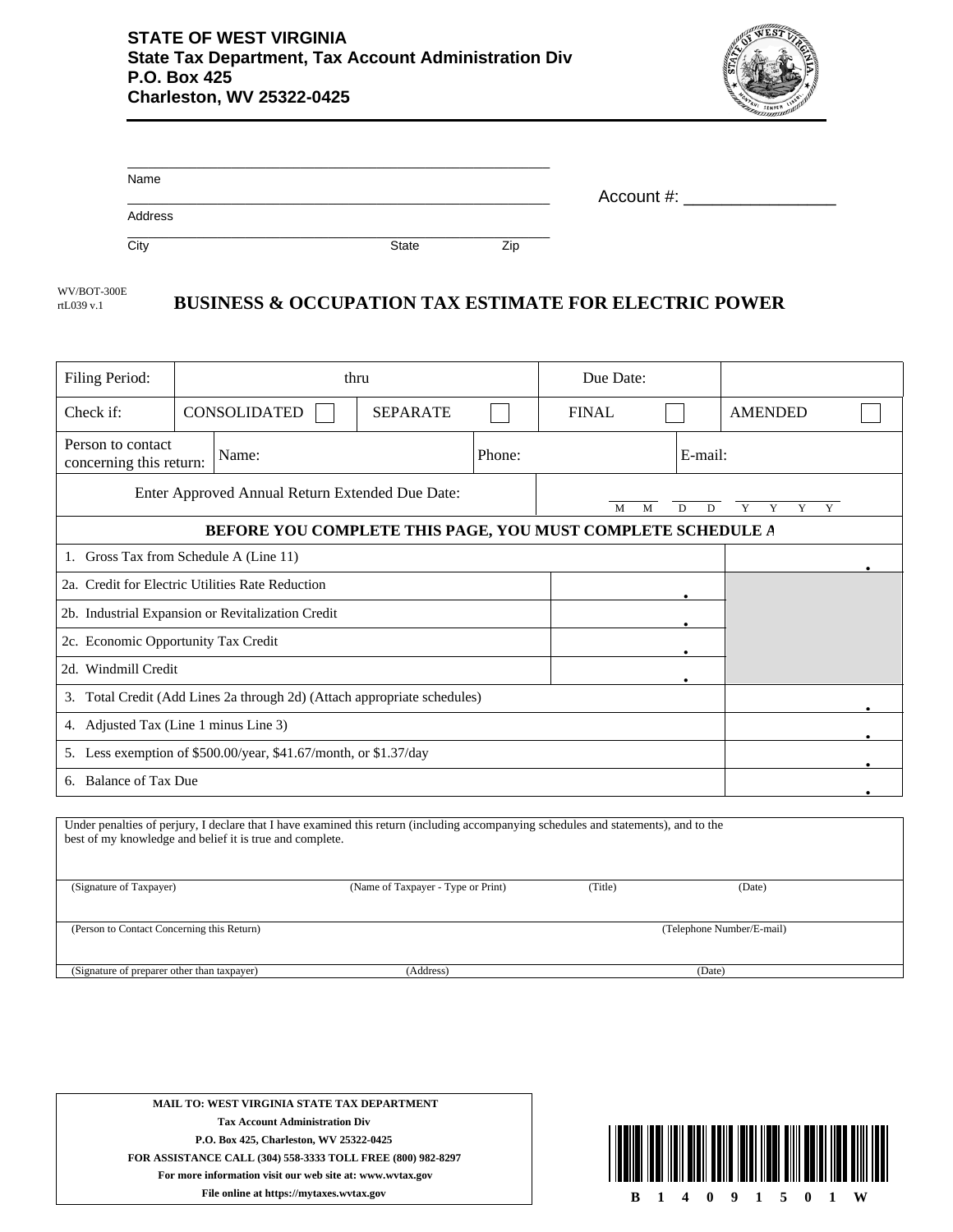## **SCHEDULE A**

Effective January 1, 1998, all Electric Power Companies shall determine their Business and Occupation Tax Liability under Section 11-13-2o

| <b>SECTION I</b>                                                                      | Column 1                                       | Column 2                                        | Column 3                  | Column 4           | Column 5                         |
|---------------------------------------------------------------------------------------|------------------------------------------------|-------------------------------------------------|---------------------------|--------------------|----------------------------------|
| Electric Power Available for Resale:                                                  | <b>Estimated Gross</b>                         | <b>Exclusions Col. 1</b>                        | <b>Estimated Taxable</b>  | \$ Tax Rate        | <b>Tax</b>                       |
| Generated or Produced                                                                 | <b>Generating Capacity</b>                     | Multiplied by 21/26                             | Capacity (KW)             | $(\frac{f}{k}$     | (Col 3 x Col 4)                  |
|                                                                                       | (KW) (Line 3 and 4a)                           | (Lines 3 and 4a)                                | (For Lines 3 and 4a,      |                    |                                  |
| 1. Electric Power Generated or                                                        |                                                |                                                 | Col 1 minus Col 2)        |                    |                                  |
| Produced in West Virginia                                                             |                                                |                                                 |                           |                    |                                  |
| Regardless of Place of Sale                                                           |                                                |                                                 |                           |                    |                                  |
| 2. Electric Power Generated or                                                        |                                                |                                                 | .00                       | 22.78              |                                  |
| Produced in West Virginia at                                                          |                                                |                                                 |                           |                    |                                  |
| Desulfurization Units on or after                                                     |                                                |                                                 |                           |                    |                                  |
| January 31, 1996                                                                      |                                                |                                                 | .00                       | 20.70              |                                  |
| 3. Electric Power Generated from Gob                                                  |                                                |                                                 |                           |                    |                                  |
| or Mine Refuse Available for Sale                                                     | .00                                            | .00                                             | .00.                      | 22.78              |                                  |
| 4. Electric Power Generated or                                                        |                                                |                                                 |                           |                    |                                  |
| Produced in West Virginia with                                                        | .00<br>a.                                      | .00                                             | .00                       | 22.78              |                                  |
| Sales and Demand Charges                                                              |                                                |                                                 |                           |                    |                                  |
| Exceeding 200,000 Kilowatts                                                           |                                                |                                                 | .00.<br>b. KWH Sold       | 0.0005             |                                  |
| per Hour/Year/Customer                                                                |                                                | c. Enter in Column 5 the lesser tax of 4a or 4b |                           |                    |                                  |
| 5. Gross Amount of Tax - Schedule A, Section I (Total of Lines 1, 2, 3, and 4c)       |                                                |                                                 |                           |                    |                                  |
| <b>SECTION II</b>                                                                     | Column 1                                       | Column <sub>2</sub>                             | Column 3                  | Column 4           | Column 5                         |
| Electric Power Sold in West Virginia                                                  | <b>Number of</b>                               | <b>Amount</b> of                                | <b>Net Kilowatt Hours</b> | <b>\$ Tax Rate</b> | <b>Tax</b>                       |
| NOT Generated or Produced in West                                                     | <b>Kilowatt Hours</b>                          | <b>Exclusions</b>                               |                           | (KWH)              | (Col 3 x Col 4)                  |
| Virginia by Taxpayer                                                                  |                                                | (Kilowatt Hours)                                |                           |                    |                                  |
| 6. Electric Power Sold in West Virginia                                               |                                                |                                                 |                           |                    |                                  |
| but NOT Generated or Produced in                                                      |                                                |                                                 |                           |                    |                                  |
| West Virginia by Taxpayer                                                             | .00                                            | .00                                             | .00                       | 0.0019             |                                  |
| 7. Electric Power NOT Generated or                                                    |                                                |                                                 |                           |                    |                                  |
| Produced in West Virginia with                                                        |                                                |                                                 |                           |                    |                                  |
| Sales and Demand Charges                                                              |                                                |                                                 |                           |                    |                                  |
| Exceeding 200,000 Kilowatts per                                                       |                                                |                                                 |                           |                    |                                  |
| Hour/Year/Customer                                                                    | .00                                            | .00                                             | .00                       | 0.0005             |                                  |
| 8. Gross Amount of Tax - Schedule A, Section II (Total of Lines 6 and 7)              |                                                |                                                 |                           |                    |                                  |
| 9. LESS Credit for Electric Power Generation Tax Paid to Other States                 |                                                |                                                 |                           |                    |                                  |
| 10. Net Tax for Schedule A, Section II (Line 8 minus Line 9)                          |                                                |                                                 |                           |                    |                                  |
| 11. Gross Amount of Tax - Schedule A, Section I Plus Section II (Line 5 plus Line 10) |                                                |                                                 |                           |                    |                                  |
|                                                                                       | <b>EXCLUSIONS (SPECIFY IN KILOWATT HOURS)*</b> |                                                 |                           |                    |                                  |
| AMOUNT OF EXCLUSION(S)                                                                |                                                | <b>DESCRIPTION</b>                              |                           |                    | <b>SCHEDULE IN WHICH CLAIMED</b> |
|                                                                                       |                                                |                                                 |                           |                    |                                  |
|                                                                                       |                                                |                                                 |                           |                    |                                  |
|                                                                                       |                                                |                                                 |                           |                    |                                  |
|                                                                                       |                                                |                                                 |                           |                    |                                  |
|                                                                                       |                                                |                                                 |                           |                    |                                  |
|                                                                                       |                                                |                                                 |                           |                    |                                  |

\*There is no exclusion for company use or line loss. Enter on Page 2, Schedule A, Column 2.